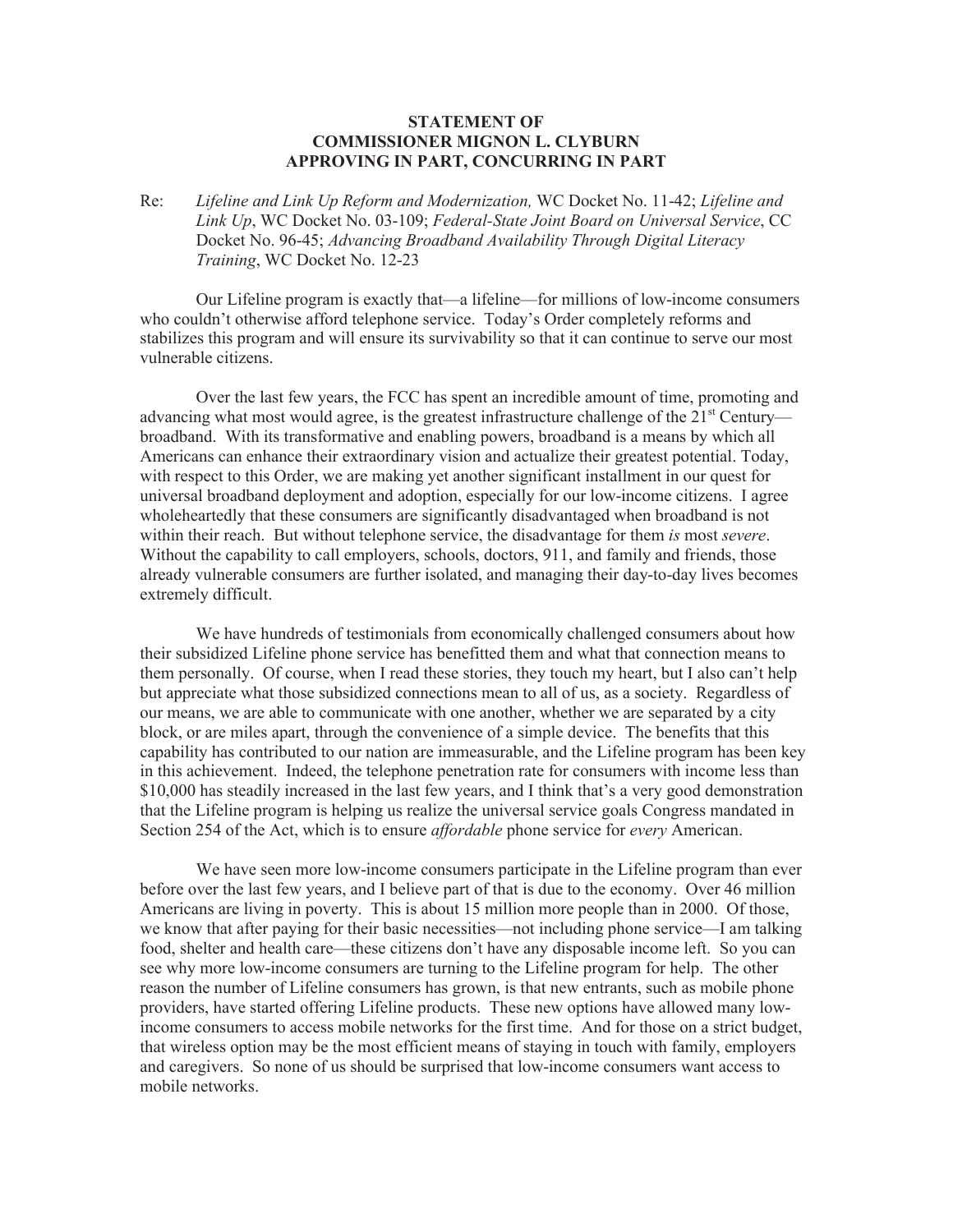Today we are taking steps to ensure that more eligible citizens are afforded the opportunity to benefit from this worthwhile program. No qualifying consumer will be cut off or unable to obtain the benefits of the Lifeline program as a result of our reforms today. There will be no minimum charge on consumers participating in this program. Far too many of them are unbanked, and the cost of sending even a small payment to the carrier far outweighs the charge imposed and would just be another barrier to them participating in and receiving the benefits of the program. Moreover, we are taking steps to better serve the homeless population, including permitting those living in shelters to sign up, and we are seeking comment on how we can better coordinate with the Department of Veterans Affairs in serving our brave heroes who have sacrificed for us, yet do not have a permanent home.

We also are taking significant measures to ensure that all waste is expunged from the Lifeline program. We have evidence on our record that there are duplicates—that is, individuals who have obtained more than one benefit. This is primarily a result of more competition and the lack of a nationwide database to ensure that individual low-income consumers aren't signed up twice. In addition, there has been some confusion about the program's requirements, and not just among the consumers, but also with the service providers. Consumers haven't been properly educated about the program's rules, or even understood which services are Lifeline-subsidized, as evidenced by the consumer reaction during last year's duplicate resolution process, when many were surprised and dismayed by the letters they received from USAC. The bottom line is this: there are numerous reasons why the program has grown, and it's important that the steps we take today to reform the program are balanced with the purpose and goals of the program—to ensure that affordable phone service is available for low-income consumers.

Many have weighed in on whether it is appropriate for us to cap the program or set a budget at this time. However, I cannot support a cap of a program whose goal it is to ensure the affordability, and thus the availability of basic telephone service for our most vulnerable citizens. One national wireless carrier submitted its survey findings of the makeup of its Lifeline subscribers in our record and found that approximately 83 percent of its Lifeline subscribers make less than \$15,000 a year. Their average age is 51, and most of them are female. If we don't ensure their ability to access phone service, then we will be doing a great disservice to them and our nation, and we would not be meeting the requirements of Congress' mandate to provide universal service.

I want to thank the Chairman for working with me on the steps we should take today to manage the size of the Fund. I understand and embrace the need for fiscal responsibility, and the reforms we adopt today provide the best means to realize significant savings which will help us accomplish that goal. But at this juncture it is best for us to provide a baseline for how the reforms we adopt today unfold over the next year. I support the Chairman in setting a target for the savings we expect will be realized in 2012. The Bureau will be reporting to us in six months and then again in one year on whether the reforms met our savings target. I believe it is appropriate for us to first review how the reforms impact the size of the Fund, and whether our assumptions and projections are accurate, whether growth of the Fund is impacted by changes in the macroeconomic conditions and the number of consumers who initiate Lifeline service, and the impact of competitive Lifeline offerings in the program this year. This enhanced information will be important in any consideration for next steps. Only at that point, will we have the type of information needed to revisit the issue of a budget. As always, I will keep an open mind, but I cannot guarantee anyone that I will support any particular budget before we have seen this data. Nevertheless, I look forward to working with the Chairman, Commissioner McDowell, and hopefully two additional Commissioners next year on this issue, as well as the other matters raised in the Further Notice.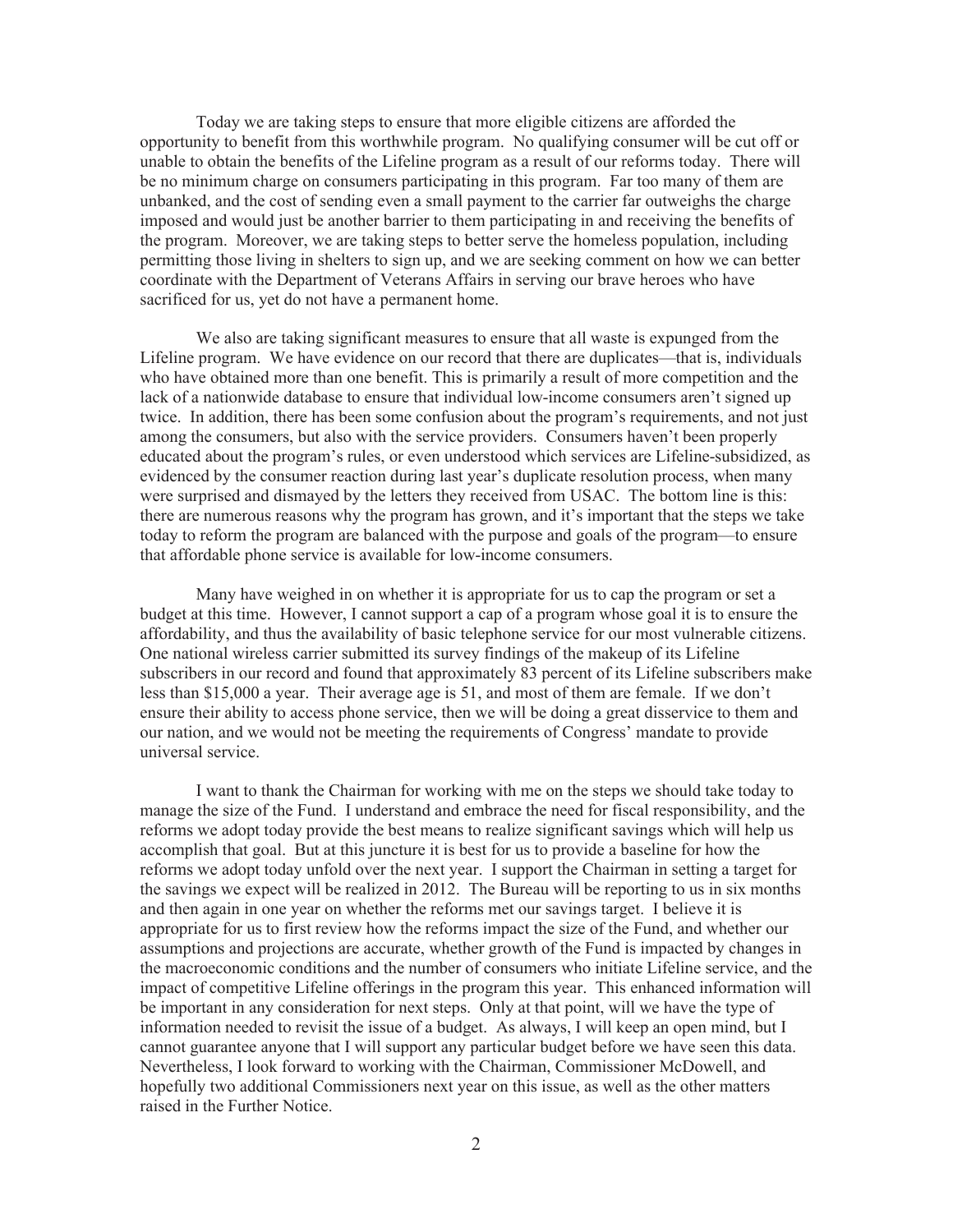I, of course, support the Chairman's objective that the Lifeline program should include the goal of addressing broadband affordability for low-income consumers. I believe pilot projects are an appropriate first step to determine the best way to address the digital divide for low-income consumers in the Lifeline program. Although I wish we had adopted this pilot program soon after our workshop on this issue in 2010, I am grateful we are now charging ahead, and am hopeful that this program, along with other public and private sector efforts underway, will help us complete the modernization of this program that is contemplated in today's Order.

When everyone is connected to the networks, then the value of those networks increases. This is true for both voice and broadband services. Through the universal service fund and the private sector, our nation has invested hundreds of billions of dollars in our voice networks. Last October, we committed to spending \$4.5 billion a year to build broadband-capable networks. But when a segment of our fellow citizens cannot access those networks because they cannot afford to, we are all experiencing a loss. With respect to broadband, the statistics are startling. Less than a third of the poorest Americans in this country have adopted broadband. However, access to broadband service is not a luxury, it is a necessity. The importance of broadband to economic opportunity and quality of life in our nation is unquestionable. It is difficult to look and apply for a job, complete a school assignment, or access government services and resources—which consistently are moving online to save costs—without a broadband connection. Studies repeatedly show that cost is the greatest barrier to broadband adoption for low-income consumers. While we have seen some significant steps in the public and private sectors to bridge the affordability gap, it will take a considerable commitment of this nation and this agency to achieve a broadband penetration rate that mirrors our telephone penetration rate. I believe that the Lifeline program can do for broadband service affordability what the Lifeline program has done for telephone service affordability, but it will take a brave Commission to do what is necessary to make a financial commitment to ensure that result.

An underlying theme in our discussion about transforming our fund to support the availability of broadband, is that the concept of universal service evolves over time, based upon the technological changes and expectations of consumers that result from those changes. When the federal Lifeline program began, most consumers had only one personal phone—their home phone. Today, about 30% of consumers have chosen a mobile phone over a home phone, and tens of millions in our nation have access to both a home phone and a mobile phone. Our Order adopts a one phone service per household restriction for low-income families. For those families with two adults, I am concerned that a \$9.25 subsidy for service may not stretch far enough for them to each have access to a phone when they need it. I believe it's important that low-income consumers have choices, but given the recent societal expectation that consumers should be able to readily access a phone—whether at home or on the go, I believe asking low-income families with multiple adults to manage with just one phone is inconsistent with the new norm. I also worry what this means in their ability to manage their day-to-day lives and the public safety risks of those members of the family who may not have access to the phone service.

Of course, this Commission just recognized the importance of consumer access to both fixed and mobile networks, as evidenced by our recent commitment to fund both types of networks in our high-cost reform. I appreciate the Chairman's understanding about my concerns, and his willingness to tee up this issue directly in our Further Notice. As such, we are exploring recent proposals in the record about whether a modest increase in the subsidy for low-income families with multiple adults, will allow them to better access the networks. I think this is especially important for very remote areas, such as Tribal Lands and parts of Alaska, where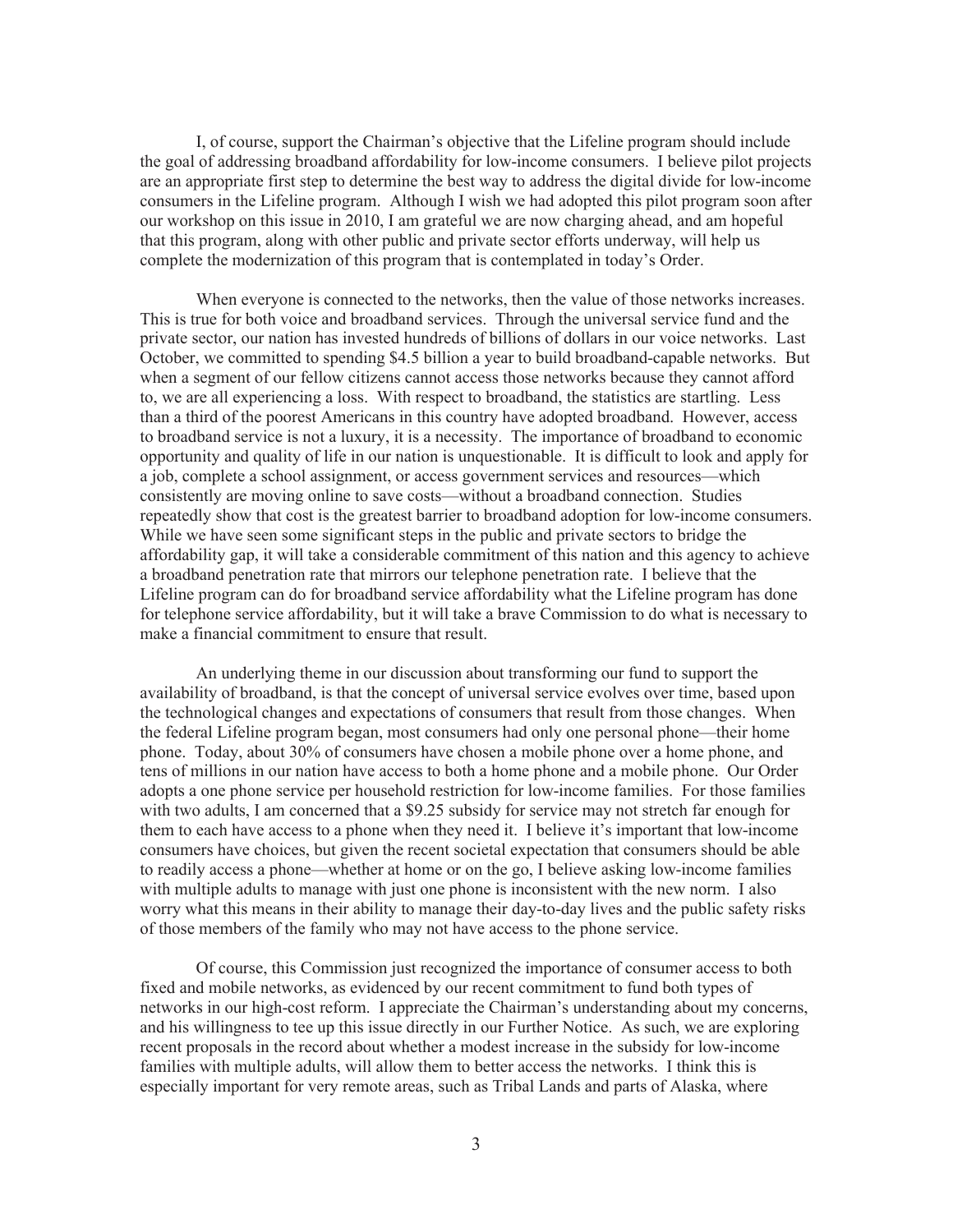access to a mobile phone may mean the difference between life and death. For this reason, I am concurring in our finding that the benefit of the Lifeline program, is one per household.

There is significant agreement in the record that by using modern database capabilities, we can best reform this program to make it more efficient and effective. My two colleagues and I couldn't agree more, and I want to thank them both for working with me on this issue. I am very pleased that we are setting the goal to address not just duplicates in the next two years, but also eligibility through such database capacity. By doing so, we can better ensure that only qualified consumers are signed up for the subsidy, and we can more effectively confirm eligibility periodically. As a result, two of the new requirements we establish in this Order—reviewing documentation for program eligibility and annual certification of 100 percent of subscribers—will be temporary measures carriers will perform until a database can be used for these functions.

In my initial review of the Order, I had real concerns about the burdens we were placing on both consumers and the carriers with respect to these two new requirements. I understood from the consumer perspective, that documenting their eligibility can be very difficult when they are not initiating their service in person with the carrier. Access to copy and fax machines for low-income consumers, and sometimes even the post office, can be significant barriers, especially because many post offices no longer have copy machines, not to mention the fact that the post office has been closing locations. From the carriers, I also appreciated that they don't want to make the judgment call on who is and isn't qualified for the program. In addition, I understood from both carriers and consumers, that an annual recertification process for 100 percent of Lifeline subscribers is likely to have the unintended effect of de-enrolling qualified consumers.

I can agree with the Chairman that this year, every current Lifeline participant should be checked for continued eligibility in the program through self-certification. Currently, about 65 percent of all Lifeline subscribers are being recertified annually, and checking the other 35 percent makes sense as an initial step in our reform of the program. By permitting consumers to re-certify via text and through individual voice response systems, I believe we have struck a balance for this temporary measure of 100 percent recertification. It is our intent that in 2013, carriers will be able to rely upon a database for recertification, and if the database isn't ready, we will permit carriers to rely upon USAC for recertifying consumers, should they choose to do so. I believe this option not only addresses some carriers' concerns that 100 percent re-certification *every year* is too burdensome, but it also will address the concerns about consumer response rates being too low.

The response rate to USAC last year during the duplicate process, exceeded our expectations, and I expect that consumers may be more likely to respond to an official notification from USAC, as compared to their phone company. Nonetheless, I could not agree more with many of the participants in this proceeding, that the sooner we can make the database capabilities function in this program for both duplicates and eligibility, the better off consumers, carriers, and the Fund will be.

It is critical that we begin the process of educating consumers concerning the changes to the Lifeline program. During the duplicates process last year, thanks to my partnership with Commissioner Copps, the Chairman's support, and the efforts of our Wireline and Consumer Bureaus—this Commission worked diligently with state agencies, the carriers, and consumer groups, to inform and educate the Lifeline subscribers about the duplicates process. We received very few complaints as a result. In fact, we have heard positive feedback from many. The information sent was easy to understand, and available in both English and Spanish. We are planning to replicate that campaign this year with respect to these reforms. I want to thank the